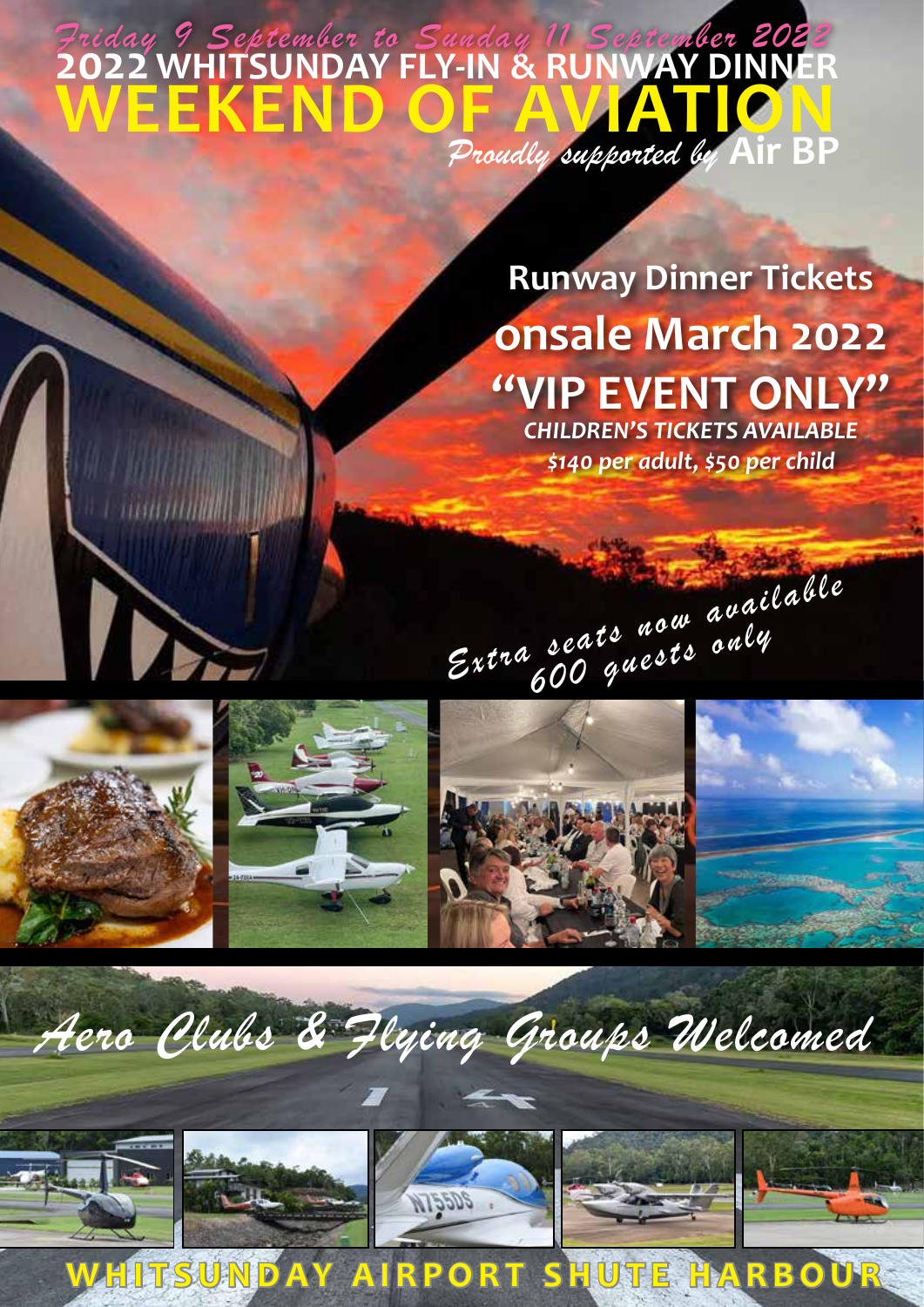## **2022 WHITSUNDAY FLY-IN & RUNWAY DINNER WHAT'S HAPPENING** *proudly supported by* **Air BP**





#### Friday 9 September 2022:

Aircraft start arriving. NB: The runway will be closed from 1.00pm 10.09.2022

If you haven't received a mud map for parking please ask Lee for directions. Tie down aircraft, if you require fuel our ground staff will follow you and refuel you (this will save a lot of congestion around the fuel bowser's). Other airport staff will then take you back to our terminal and cafe. You can then head into your accommodation, enjoy the lagoon for the afternoon before having dinner at one of Airlie's many delicious restaurants, recommend booking for dinner in advance. A list of restaurants is on a following page.



#### Saturday 10 September 2022:

AvPlan has a demonstration - Starting at 9.30am Bookings are essential so please email lee $@$ whitsundayairport.com.au to book in or complete details in the visiting aircraft form. Please note that all Cirrus Life members will have a separate private demonstration.



#### Saturday 10 September 2022:

OzRunway's will have a demonstration - Starting at 11.30am Bookings are essential so please email lee $@$ whitsundayairport.com.au to book in or complete details in the visiting aircraft form. Please note that all Helibiz Safari Crews will have a separate private demonstration.

#### Saturday 10 September 2022:





2022 Whitsunday Runway Dinner will commence. Enjoy multiple dishes, by the award wining catering team D'vine on our runway under festoon lighting with a full moon watching over. Live music and a bar will have everything you need to enjoy dinner with a difference. This year it is VIP dinner only, no Apron Eats, but we can also cater for children if you would like the kids to join in. Gates will open at 6.00pm with our starting antipasto platters landing on the tables from 6.15pm

#### Sunday 11 September 2022:

Aircraft will start to depart - The Hangar Cafe can also cater for any lunch packs you may need for your flight home. But if you don't have to go home in a hurry why not look at some of the day trips you can do in Airlie, or relax around the lagoon.

air bp

*Proudly Supported by*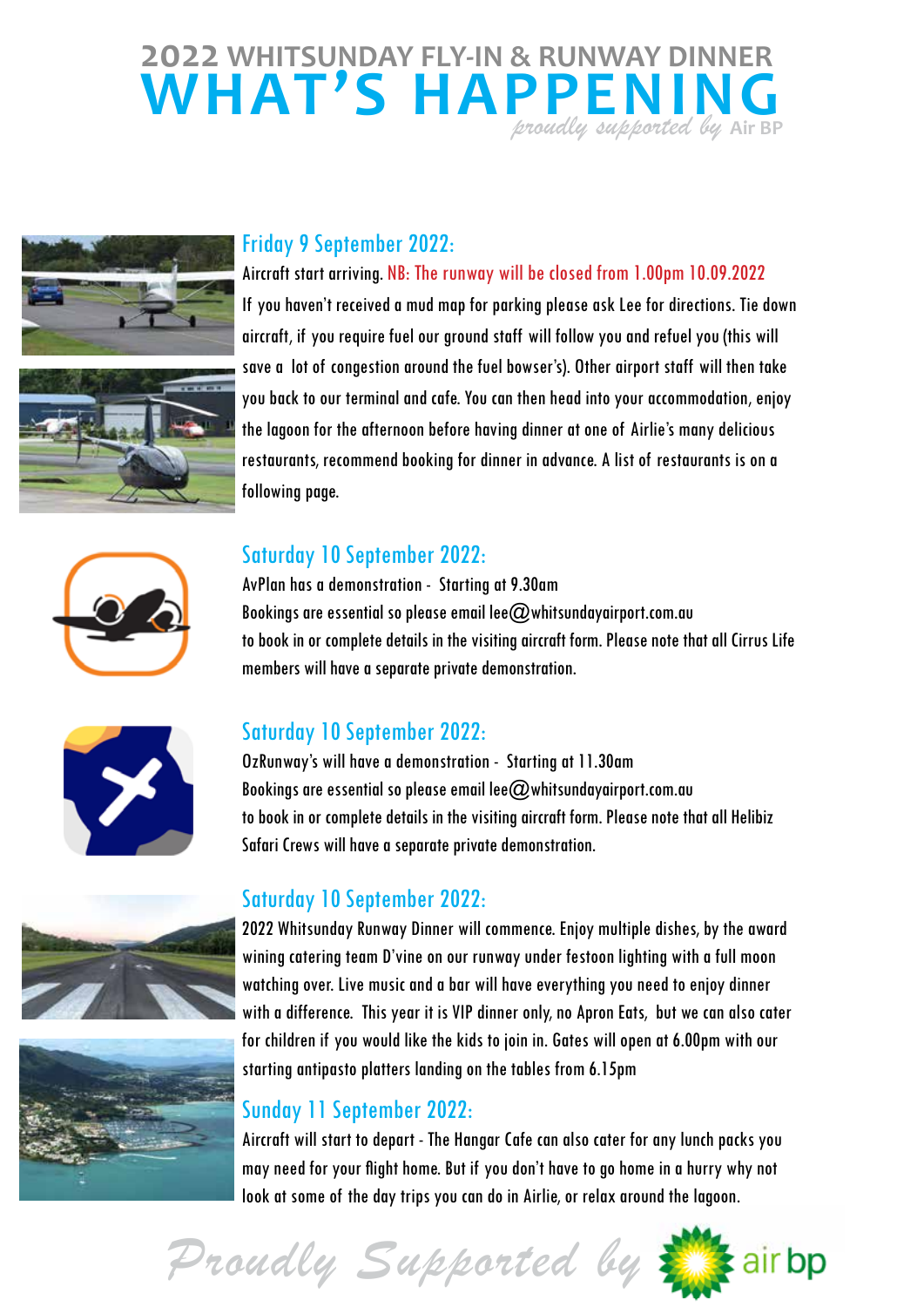### **2022 WHITSUNDAY FLY-IN & RUNWAY DINNER RUNWAY DINNER MENU** *proudly supported by* **Air BP**

The 2022 Runway Dinner is being catered by the amazing D'vine catering team, Whitsunday's largest and most experienced catering company.

#### Starting with

Antipasto platter served with marinated Mediterranean roasted vegetable, cured meats & cheeses with breads & crackers

#### Continuing with

BBQ'ed Local Bay Bugs brushed with caper, chilli & lemon butter Wombok, coriander & dill salad with citrus dressing Oven roasted prosciutto wrapped bone in chicken thigh in roasted red pepper sugo Classic Greek salad with sundried tomatoes, fetta, olives, capsicum Moroccan rubbed Tasmanian rack of lamb with red wine jus Roasted rosemary & garlic Kipfler potato's

#### Finishing with

Assorted petite dessert & fresh fruits with mixed berries and raspberry coulis

#### Adults \$140 each

Children \$50\* \*children's meals are catered by The Hangar Cafe & Bar, menu to come









*Proudly Supported by* 



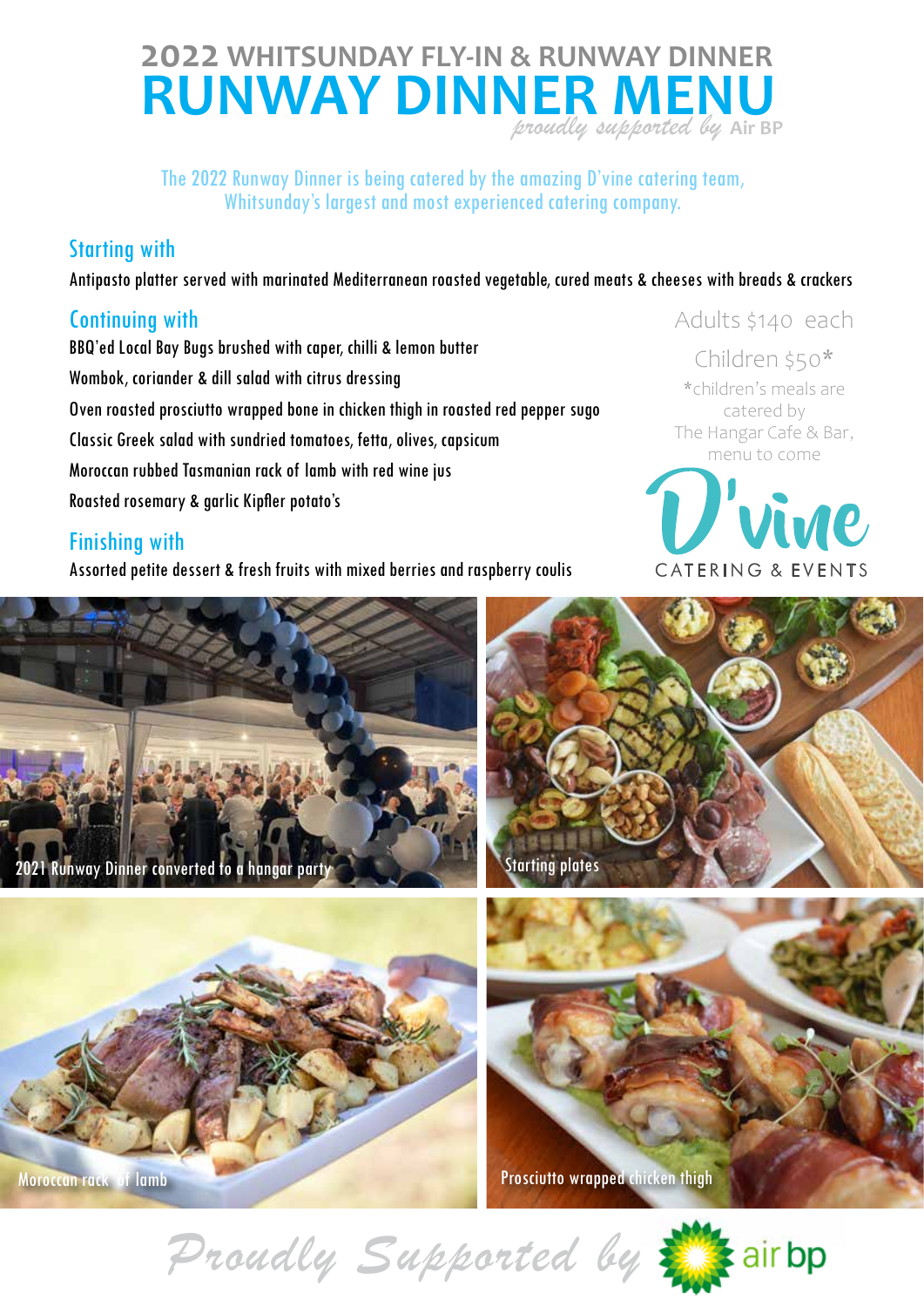# **2022 WHITSUNDAY FLY-IN & RUNWAY DINNER RELAX, EAT, EXPLORE, ENJOY** *proudly supported by* **Air BP**

#### Looking for somewhere to STAY:

AIRLIE BEACH HOTEL - The Esplanade, Airlie Beach. 07 4964 1999. www.airliebeachhotel.com.au CORAL SEA RESORT - Shingley Drive, Airlie Beach. 07 4946 2400. www.coralseamarina.com BIG 4 ECO RESORT - 2955 Shute Harbour Road, Flametree. 07 4946 9388. www.whitsundaystropicalecoresort.com.au WATERVIEW AIRLIE BEACH - Airlie Cres, Airlie Beach. 07 4948 1748. www.waterviewairliebeach.com.au CLUB CROC - 240 Shute Harbour Road, Cannonvale. 1300092872. www.all.accor.com

#### Looking for somewhere to EAT:

THE PUB - Located on the Esplanade, the PUB has long been Airlie's favorite venue for those in pursuit of kicking back with ice cold refreshments and quality, casual dining. 07 4964 1999.

LA TABELLA - The Esplanade, Italy to Airlie Beach. 07 4948 1888.

KC'S BAR & GRILL - Best steak in town, live music each night. 07 4946 6320.

SORENTOS - Over look the Coral Sea Marina - 22 Shingley Drive Airlie Beach. 07 49467454

THE DECK - Busy cocktail bar, right in the middle of Main Street. 17 4948 2721

MIKA - Latin inspired, BBQ sharing platter. Upstairs on The Esplanade. 07 4948 2551.

FISH D'VINE - One of the best seafood restaurants in town with its own Rum Bar. 12 Airlie Esplanade, 07 4948 0088.

THE GARDEN BAR - Beautiful menu & waterfront at Coral Sea Marina, Shingley Drive, Airlie Beach. 07 4946 4277.

#### Looking for FUN:

OCEAN RAFTING: The original and most awarded tour in the Whitsundays. Ocean Rafting visits the "Wild Side" of the Whitsunday Islands! 07 4946 6848. Head to www.oceanrafting.com.au and use the promo code "wave10" on check out for a cheeky discount. This applies to Ocean Rafting, Fly and Raft and 60 min Scenic flights.

WHITSUNDAY JETSKI TOURS: Choose from three exciting multi-award winning jetski adventures into the world heritage Whitsunday Island Marine Park. No licence is required and no experience is necessary. 0459 538 754. www.jetskitour.com.au

WHITSUNDAY TRIKE TOURS: This trike is a unique way to see the area, feel the freedom, go places you normally wouldn't, visit Dingo Beach, Hydeaway Bay, Conway Beach or anywhere in between. 0417 876 569. www.airliebeachtriketours.com.au

WHITSUNDAY GREEN GOLF: You don't need to be a Club member to play golf or use the Club facility, visitors and quests are always be made very welcome. Nine holes or driving range 07 4946 1190. www.whitsundaygreen.com.au/golf.

CQ ADVENTURE FLIGHT YAK52: Turn your world upside down over the beautiful Whitsunday islands and take on the challenge to see if you've got the guts for Whitsunday's biggest adrenaline rush!. 07 4946 9911. www.cqadventureflights.com

JUST TUK'N AROUND: A fun, light-hearted, informative & eco-friendly experience for visitors and locals alike showcasing the beautiful township of Airlie beach. 0421 513 033. www.justtuknaround.com.au









*Proudly Supported by* 

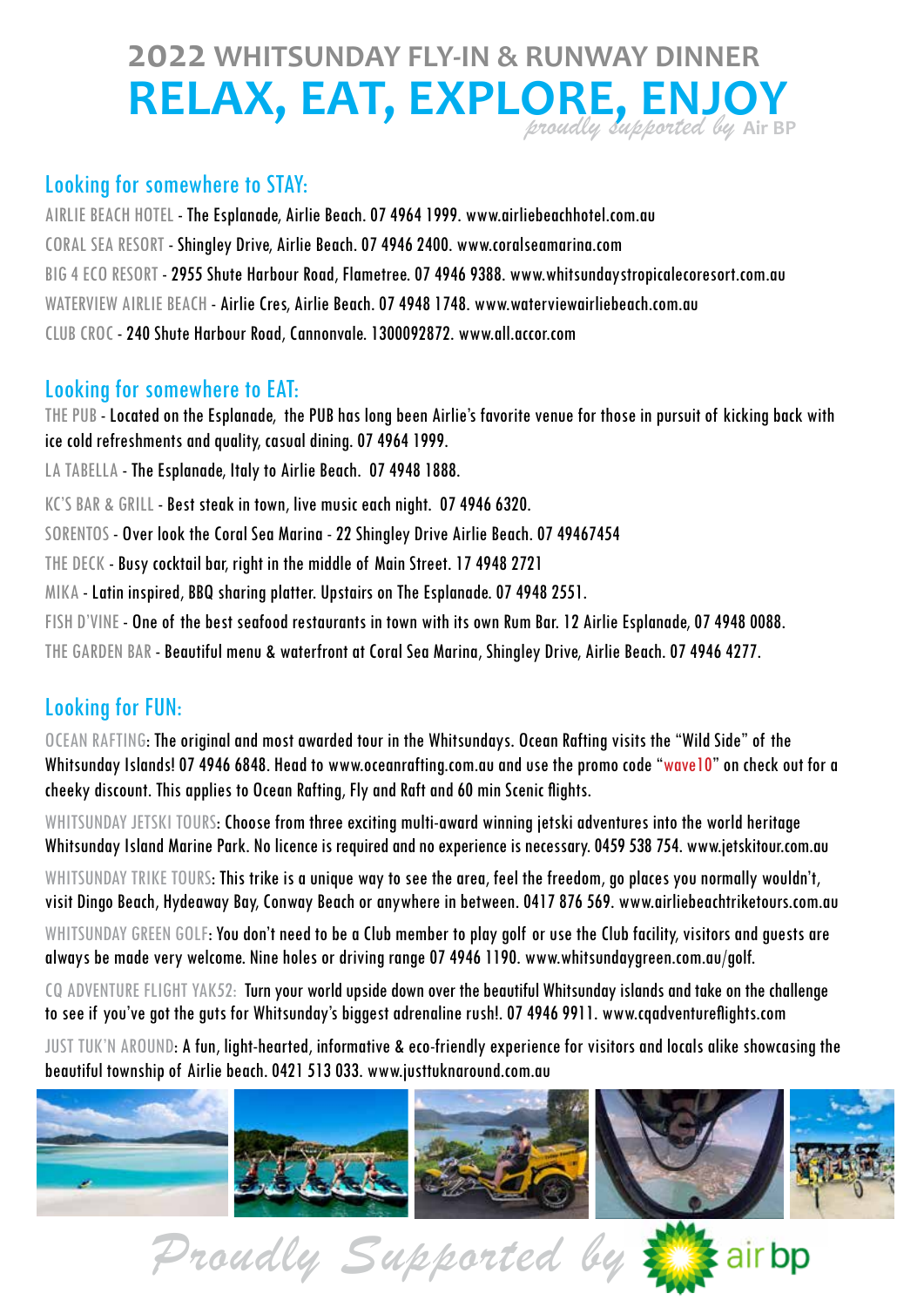### **2022 WHITSUNDAY FLY-IN & RUNWAY DINNER VISITING AIRCRAFT** *proudly supported by* **Air BP**

#### PLEASE COMPLETE THIS FORM & EMAIL TO lee@whitsundayairport.com.au

| AIRCRAFT REGISTRATION: _______________________________                                                          |  |  | WHITSUN           |  |  |
|-----------------------------------------------------------------------------------------------------------------|--|--|-------------------|--|--|
|                                                                                                                 |  |  | <b>WHITSUNDAY</b> |  |  |
|                                                                                                                 |  |  |                   |  |  |
| PHONE: PHONE PHONE                                                                                              |  |  |                   |  |  |
|                                                                                                                 |  |  |                   |  |  |
|                                                                                                                 |  |  |                   |  |  |
| DO YOU REQUIRE FUEL? ___________________ AVGAS OR JET                                                           |  |  |                   |  |  |
| DEPARTURE DATE: NB: The runway will re-open 7.00am 11.09.2022                                                   |  |  |                   |  |  |
|                                                                                                                 |  |  |                   |  |  |
| WOULD YOU LIKE TO ATTEND THE 9.30am AVPLAN DEMONSTRATION: __________                                            |  |  |                   |  |  |
|                                                                                                                 |  |  |                   |  |  |
|                                                                                                                 |  |  |                   |  |  |
| WOULD YOU LIKE TO ATTEND THE 11.30 OZRUNWAY DEMONSTRATION: __________                                           |  |  |                   |  |  |
|                                                                                                                 |  |  |                   |  |  |
|                                                                                                                 |  |  |                   |  |  |
|                                                                                                                 |  |  |                   |  |  |
| the contract of the contract of the contract of the contract of the contract of the contract of the contract of |  |  |                   |  |  |

There will be no landing fees or overnight parking charges for all private pilots who attend the